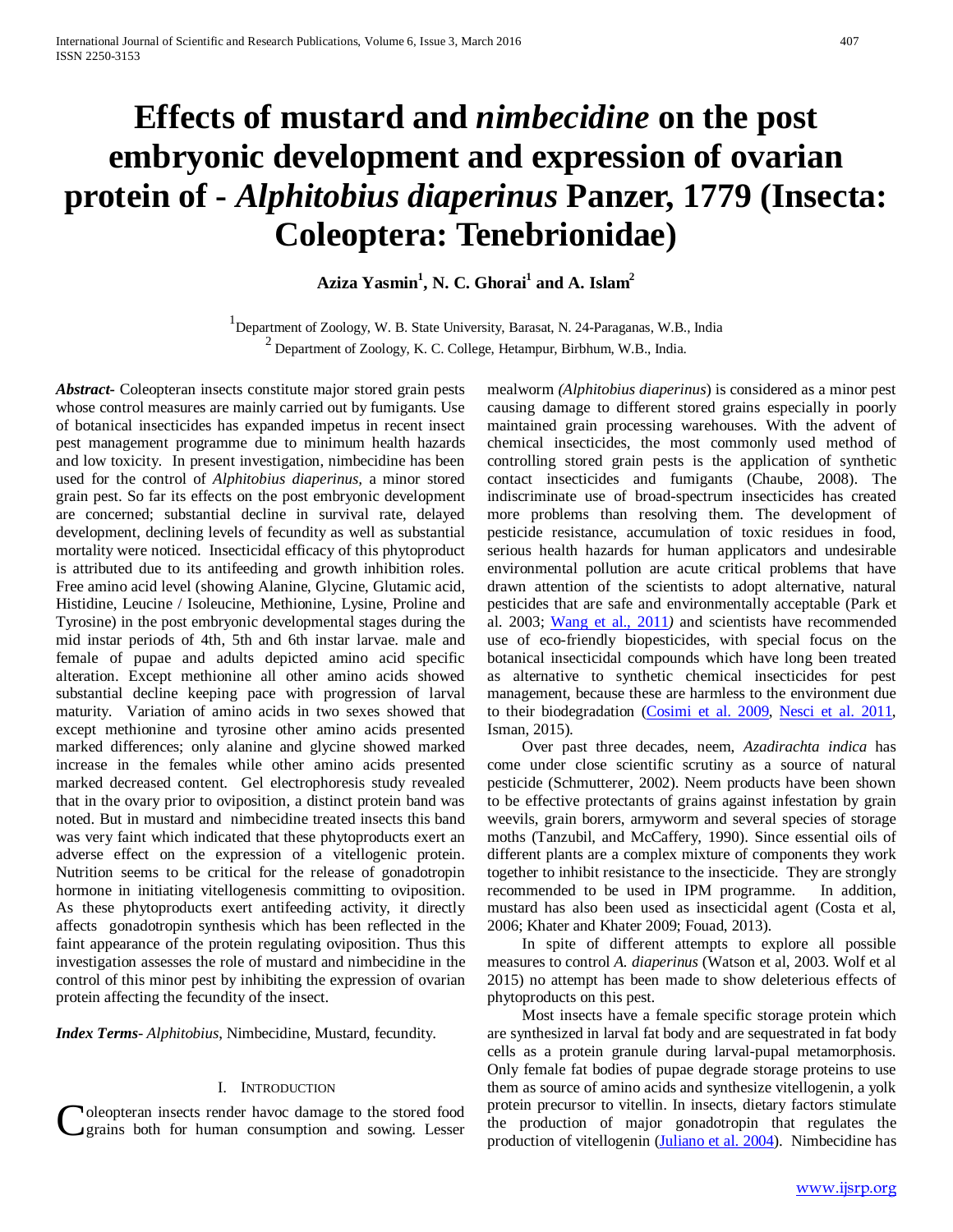a direct anti-feeding role due to its specific odour which directly affects gonadotropin production that eventually reduces the production of distinct ovarian protein that culminates in reduced oviposition (Wegener *et al,* 2013; Amsalem *et al*, 2014).

 With a view to this unexplored fields, present investigation was undertaken to report the effects of nimbecidine, on the post embryonic developmental stages of *A. diaperinus.* In addition it also explores possible role of some phytoproducts in the control of pests by evaluating the expression of ovarian protein playing crucial role in oviposition affecting the fecundity of the insect.

### II. MATERIALS AND METHODS

 *Experimental insect:* The insects were collected from a neighbouring FCI, ware house from damp, almost dark sites beneath of the polythene sheets of the wheat stacks. In the laboratory, they were maintained in dark containers at  $28 +12$ °C and 70 – 75% RH on wheat. To check fungal infection 2% Nepazin was mixed with the wheat. Temperature and humidity were routinely examined by thermometer and hygrometer. By routine examination from the lower stratum of the culture pots pupae were separated and hatched adults were kept in separate pots to assess the normal developmental profiles. Their incubation period is  $4 - 7$  days and it takes  $40 - 60$  days to complete the life cycle. After mating, on average, a female beetle lays about 200 – 400 eggs.

## **Preparation of phytoproducts:**

 *Nimbecidine:* 50 gram semi crushed wheat grains were treated with 0.5 ml, 0.4 ml, 0.2 ml, 0.1 ml of nimbecidine (purchased from T. Stanes and company limited) and in each case the volume was made up to 1 ml. 20 adults were allowed to stay in the treated beaker for several weeks to report detrimental effects of nimbecidine on the post embryonic developmental stages of this beetle.

 *Mustard oil:*Mustard **(***Brassica sp.*) oil (Trade no. W408201 w246611 purchased from Sigma Aldrich company) was used for experiment.

 *Adult mortality in Nimbecidine treated grains:* All the developmental stages were divided into control and four treated groups and their changes were recorded separately. Mortalities were recorded at every 24 hrs until all larvae or pupae either died or developed to the next stage.

The effect of different dosages of nimbecidine treated wheat grains on adult mortality of *A. diaperinus* was assessed. 50 gram of semi crushed wheat grains, were soaked with 0.5 ml, 0.4 ml, 0.2 ml, 0.1 ml of Nimbecidine in individual beakers to ensure the even spread of the material over the surface of the grains. The grains were then kept in a dark beaker and infested with 7 days old 20 adult insects. Each beaker was covered with cotton plug. Mortality was recorded after 1, 2 and 3 weeks.

## **Biochemical estimations:**

 *Estimation of Protein:* For the quantitative estimation of total body protein, weighed larvae of different instars and ovary of adult females were weighed and homogenized in 1N NaOH and the protein was estimated following the process of Lowry et al (1951). For the estimation of total protein levels 2 larvae and one adult insect were used per estimation. Average data of six estimations were considered as final value. Qualitative and quantitative estimation of free amino acids by two dimentional paper chromato- graphy was carried out following the process of Smith and Seakins (1976).

For the qualitative assessment of proteins, separation of bands of respective proteins was carried out by the application of Agarose gel electrophoresis using standard method.

#### III. RESULTS

**Description of post embryonic developmental stages:**  *Alphitobius diaperinus* shows adult, egg, larva and pupa in its life cycle.

Eggs are about 0.5 mm long, creamy white to tan coloured, slender with slightly rounded ends. Larvae hatched in 6-7 days and development was completed in 40 to 60 days. There are 6 larval instars. The duration of each instar was 3, 5, 5, 6, 8 and 12 days respectively. Mature larvae are7 - 11 mm long. Pupae are creamy white to tan coloured, 6 - 8 mm long. Pupal development was completed in 6 days. The newly hatched pharate adults appeared brown that gradually turned black.

Total protein level during the mid instar periods of 4th, 5th and 6th instar periods appeared more or less ulaltered but in female pupae and adults the levels appeared slightly less than males (Table 3).

Free amino acid level (showing Alanine, Glycine, Glutamic acid, Histidine, Leucine / Isoleucine, Methio- nine, Lysine, Proline and Tyrosine) in the post embryonic developmental stages during the mid instar periods of 4th, 5th and 6th and male and female pupae and adults depicted amino acid specific alteration. Except methionine all other amino acids depicted substantial decline keeping pace with progression of larval maturity. Variation of amino acids in two sexes of showed that except methionine and tyrosine other amino acids presented marked differences; only alanine and glycine showed marked increase in the females while other amino acids presented marked decrease in the amino acid content (Table 3).

**Effects of phytoproducts:** Treatment with nimbecidine and mustard depicted substantial decline in survival rate showing 44% and 42% decline in number respectively (against 26% in control insects). Adverse effects of phytoproducts were pronounced from third instars and increased duration of the larval instars appeared 21.62% in control insects while 65% in nimbecidine treated insects. The weight however did not decline substantially (Table 1). The rate of mortality in nimbecidine treated insects appeared maximum in 0.2 ml dose and minimum in 0.025 ml dose (the effects were noted after 1, 2 and 3 weeks). Each set of experiment was replicated 6 times and average values were considered.

**Alteration of protein level in the total body and ovary after treatment with nimbecidine:** Protein levels in the whole body, exhibited 80.27% decline (following the treatment with Nimbecidine.

Of the total body protein content, 50.29% was found in the ovary it appeared which exhibited sharp decline following treatment with nimbecidine, depicting 60.6% decline in protein level. Qualitative assessment of the expression of the ovarian proteins following treatment with nimbecidine depicted a contrasting result so far the expression of protein bands are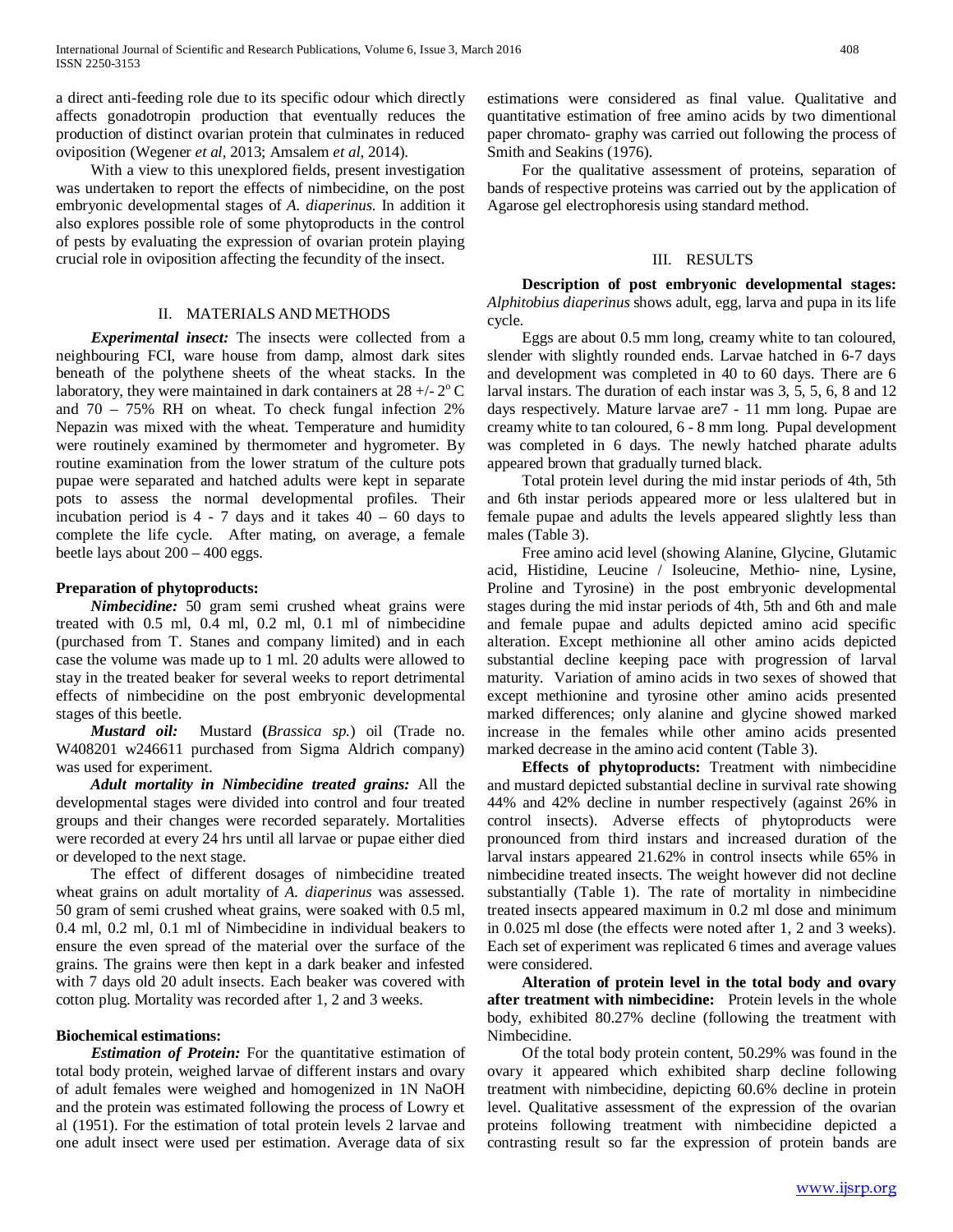concerned (Fig. 1). In respect of control insects, the band depicting ovarian protein appeared very faint.

**Statistical analysis of data:** The statistical calculations like estimation of SE and P values were calculated following the method of Panse and Sukhatme (1978).

## IV. DISCUSSION

In spite of the tremendous advent of the chemical insecticides, due to its versatile side effects, different phytoproducts have long been treated as alternative nonhazardous insecticides that have minimum side effects and from the view point of rendering resistance and imparting toxic effects in grains, due to their biodegradable properties, use of phytoproducts has been gaining importance day by day. The insecticidal activity of essential oils and plant extracts against different stored-product pests has been evaluated *(Kim et al.* [2003;](http://jinsectscience.oxfordjournals.org/content/10/1/21#ref-24) [Lee et al. 2003;](http://jinsectscience.oxfordjournals.org/content/10/1/21#ref-27) [Cetin and Yanikoglu 2006](http://jinsectscience.oxfordjournals.org/content/10/1/21#ref-10)*;* Obeng-Ofori, 2007; [Ayvaz et al. 2009\)](http://jinsectscience.oxfordjournals.org/content/10/1/21#ref-7). Essential oils from different plant species possess ovicidal, larvicidal, and repellent properties against various insect species and are regarded as environmentally compatible pesticides [\(Cetin et al](http://jinsectscience.oxfordjournals.org/content/10/1/21#ref-9)*.* 2004).

Nimbecidine is a totally natural neem-oil based product with Azadirachtin as the major active ingredient in addition to other active compounds like Meliantriol, Salanin, Nimbin. Nimbecidine acts as an insect repellant, antifeedant, growth regulator and mating disruptor. As an effective supplement for synthetic pesticides, it has been proved and recognized as ideal phytoproduct in the IPM programme.

In our study, nimbecidine applied at much lower dosages (0.5 ml, 0.4 ml, 0.2 ml, 0.1 ml) reduced progeny production in *A. diaperinus* by 43.1, 42.7, 50.5 and 64.4%, respectively. These results corroborate with the findings of Jilani et al. (1988) reporting a significant reduction in the number of progeny emergence, delayed development, failure of pupation and abnormal pupae and adults of *T. castaneum* treated with calneem oil; Dunkel et al (1990) reporting 70% mortality for adult *S. oryzae* exposed for 2 weeks to neem oil treated wheat; El-Lakwah and El-Kashlam (1999) reporting mortality and progeny reduction of *S. oryzae*, *R. dominica, C. maculatus* and *T. castaneum* adults. These antigrowth regulating activities of Azadiractin seems to be attributed for the inhibition of the release of gonadotropic hormone affecting the fecundity of the insects (Banken and Stark 1997; Khater and Khater, 2009). Due to the presence of some additional components other than azadirachtin, our results cannot conclusively state that these are only due to azadirachtin though it seems to be due to azadirachtin.

Free amino acid levels during the mid instar periods directly reflect the balance between food consumption and various synthetic activities. Gradual decline in the level of respective amino acids is due to their involvement in the formation of various organs at the larval-pupal transitional periods. Less amount of amino acids in females might be due to their involvement in the formation of ova.

Substantial decline in the level of amino acids following nimbecidine treatment may be due to the anti-feeding role of nimbecidine. However such effects may indirectly result low synthesis of gonadotropic hormone which is corroborated by the

quantitative and qualitative variation of proteins following nimbecidine treatment.

Attainment of threshold level of nutrient stimulates the release of hormones that commit to the developmental transition and reproduction. Most insects require a cumulative feeding threshold to initiate vitellogenesis and commit to oviposition. It is reported that nutritional threshold regulate the level of major gonadotropin - initiating vitellogenesis committing to oviposition [\(Fronstin](http://www.ncbi.nlm.nih.gov/pubmed/?term=Fronstin%20RB%5BAuthor%5D&cauthor=true&cauthor_uid=18083735) and Hatle, 2008).

Most insects have a female specific storage protein synthesized in larval fat body cells and are seques- trated in fat body as a protein granule during larval-pupal metamorphosis. Pupae of female fat bodies synthesize vitellogenin from this storage protein which is taken up by the follicle cells of ovaries and store it as a yolk protein granule. Vitellogenins are precursors of the major egg storage protein, vitellin (Tufail and Takeda, 2008). In insects, nutrition is the sole regulating factor that often stimulates the production of the major gonadotropins that controls reproduction. The maximum titer of gondotropin always occurs before oviposition [\(Hatle et al., 2003a\)](http://jeb.biologists.org/content/211/1/79.long#ref-13) which suggests that threshold feeding by the females is needed to allow gonadotropin production inducing production of vitellogenin mRNA [\(Juliano et al., 2004;](http://jeb.biologists.org/content/211/1/79.long#ref-22) [Fei et al.](http://jeb.biologists.org/content/211/1/79.long#ref-10) 2005).

We predict a statistically significant interaction of diet and timing of gonadotropin production on the onset of vitellogenesis and timing of oviposition. Substantial decline in the level of ovarian protein corroborates this data. Disruption of feeding process may be attributed to the decline in the concentration total body protein in other organs.

Gel electrophoresis study in respect of the nimbecidine treatment reveals that in the ovary, prior to oviposition, a distinct band occurs depicting the occurrence of a protein whose actual characterization has not yet been possible but it seems to be vitellogenin. In nimbecidine treated insects this band is very faint which indicates that nimbecidine has a distinct effect on the inhibition of vitellogenin like protein. Nimbecidine has a direct effect on the rate of feeding due to its specific odour and less assimilated nutritional factors seems to reduce the production of gonadotropin which eventually affects the production of distinct ovarian protein that culminates in oviposition (Wegener et al, 2013; Amsalem et al, 2014).

Appearance of very indistinct protein band depicting the location of the protein that is mainly responsible for oviposition is mainly attributed to the anti-feeding role of these phytoproducts and indirect synthesis of JH that controls ova production. This finding corroborates many previous findings in which workers directly or indirectly pointed out that phytochemicals can play a crucial role in the control of pests by altering the levels of gonadotropin - particularly JH. We however cannot conclusively state that declining level of distinct ovarian protein is vitellogenin but may be the mixture proteins that collectively affects reproduction (characterization of this band needs be identified in our further study). Of the various concentrations of phytoproducts the lowest concentrations were approved since from the view point of feasibility of such applications, higher concentrations cannot be recommended because treatment of such phytoproducts rendered obnoxious smell that could not encourage feeding of such grains.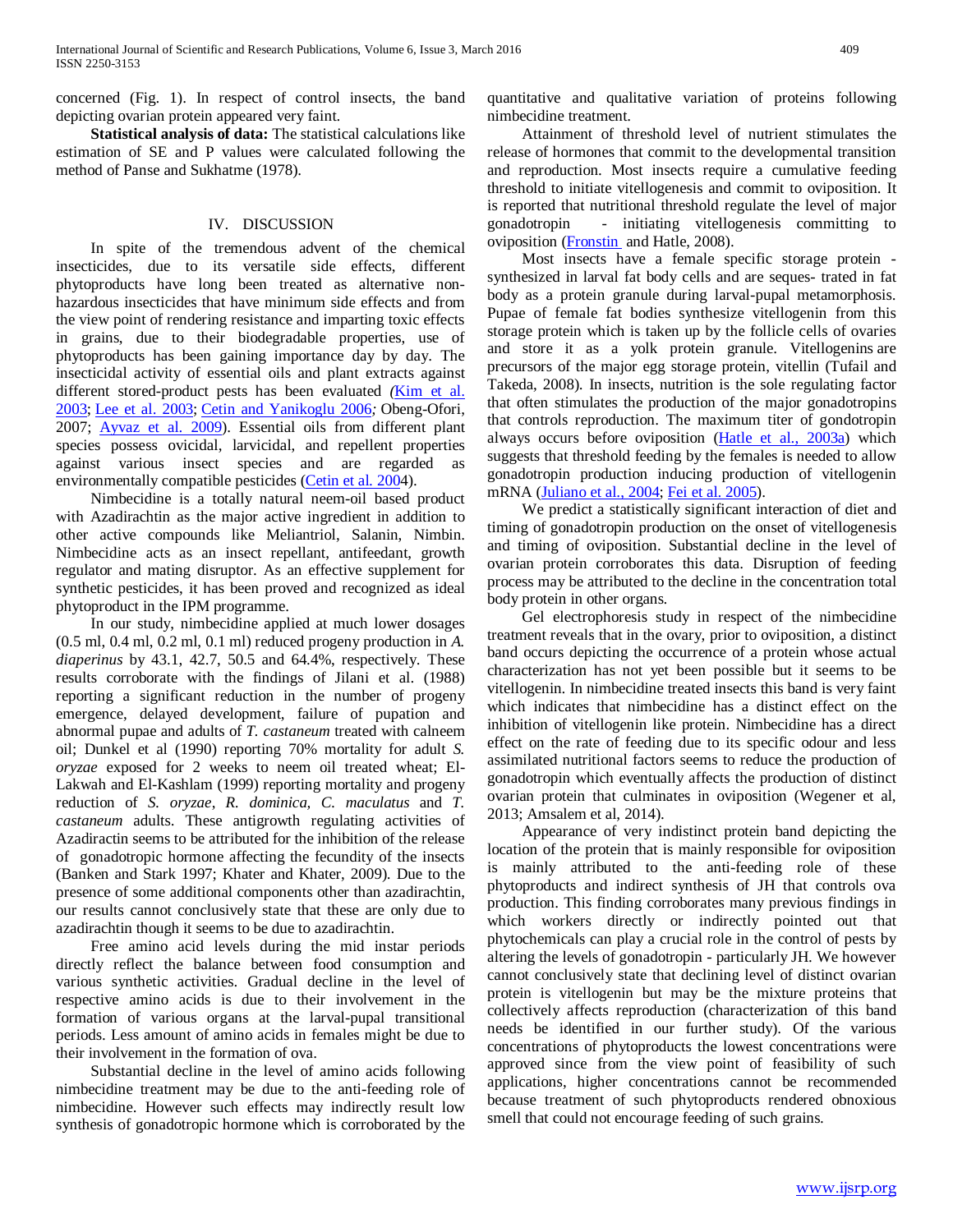#### V. CONCLUSION

With a view to the afore said discussion it can be inferred that neem derived products would gain commercial importance not only in the protection of stored commodities, but a practical alternative for effective and sustainable crop protection that could substantially minimize potential for environmental contamination and human health risks. Whether new insecticides based on these plant metabolites will be eventually developed in the future for pest control remains to be proved in practice since field application reports of most of the phytoproducts are scarce.

#### ACKNOWLEDGMENT

This investigation has been carried out by the financial grant received from the University Grant Commission funded by Moulana Azad National Fellowship for Minority Students as Aziza Yasmin is regarded as Ministry of Minority Affairs scholar. In addition, we are indebted to Sandipan Chatterjee, a research scholar in the State University, Barasat, for his active cooperation in carrying out the technical aspects of the investigation.

#### **REFERENCES**

- [1] E. Amsalem, O. Malka, C. Grozinger, A. Hefetz 2014. Exploring the role of juvenile hormone and vitellogenin in reproduction and social behavior in bumble bees. BMC Evol Biol.14(1):45.
- [2] A. Ayvaz, S. Karaborklu , O.Sagdic. 2009. Fumigant Toxicity of Five Essential Oils Against the Eggs of Ephestia kuehniella Zeller and Plodia interpunctella (Hübner) (Lepidoptera: Pyralidae). Asian J. Chem. 21:596– 596.
- [3] J.A.O. Banken, J. Stark. 1997. Stage and age influence on the susceptibility of Coccinella septempunctata after direct exposure to Neemex, a neem insecticide. J. Econ. Entomol. 90:102–1105

H.Cetin, F. Erler, A. Yanikoglu. 2004. Larvicidal activity of a botanical natural product, AkseBio2, against Culex pipiens. Fitoterapia 75: 724–724.

- [4] H. Cetin, A. Yanikoglu. 2006. A study of the larvicidal activity of Origanum (Labiatae) species from Southwest Turkey. J. Vector Ecol. 31: 118–118.
- [5] M.K.. Chaube. 2008. Fumigant toxicity of essential oils from some common spices against pulse beetle, Callosobruchus chinensis (Coleoptera: Bruchidae). J. Oleo. Sci.57:171–179.
- [6] R. A. Cloyd. H.Chiasson. 2007. Activity of an essential oil derived from Chenopodium ambrosioides on greenhouse insect pests. J. Econ. Entomol.100(2):459-66.
- [7] S. Cosimi, E. Rossi, P.L. Cioni, A. Canale 2009. Bioactivity and qualitative analysis of some essential oils from Mediterranean plants against storedproduct pests: Evaluation of repellency against Sitophilus zeamais Motschulsky,Cryptolestes ferrugineus (Stephens) and Tenebrio molitor (L.). J. Stored Prod. Res. 45: 125–132.
- [8] R.R.Costa, A.H. Sousa, L.R.D.A.Faroni, O.D.Dhingra, M.A.G. Pimentel. 2006. Toxicity of mustard essential oil to larvae and pupas of Sitophilus zeamais (Coleoptera: Curculionidae). 9th International Working Conference on Stored Product Protection (15-18 October 2006, Sao Paulo, Brazil).
- [9] F.A El-Lakwah, I.H. El-Kashlam, 1999. Efficiency of neemazal (powder 10%) against some stored product insects. Alexandria. J. Agric. Res. 44(2):271–283
- [10] H. Fei, T.R. Martin K.M J. D. Jaskowiak, D.W. Hatle, D.W. Whitman Borst. 2005. Starvation affects vitellogenin production but not vitellogenin mRNA levels in the lubber grasshopper, Romalea microptera. J. Insect Physiol. 51:435 -443.
- [11] H. A. Fouad. 2013. Effect of Five Essential Oils as Repellents against the Cowpea Beetle, Callosobruchus maculates (F.) Bull. Env. Pharmacol. Life Sci., 2 (5): 23-27
- [12] R.B. Fronstin, J.D. Hatle. 2008. A cumulative feeding threshold required for vitellogenesis can be obviated with juvenile hormone treatment in lubber grasshoppers. J. Exp. Biol. 211(Pt 1):79-85.
- [13] J.D. Hatle. S.A. Juliano, D.W. Borst 2003a. Hemolymph ecdysteroids do not affect vitellogenesis in the lubber grasshopper. Arch. Insect Biochem. Physiol. 52:45-57.
- [14] M.B. Isman. 2000. Plant essential oils for pest and disease management. Crop Protection 19: 603–603.
- [15] M.B. Isman. 2015. A renaissance for botanical insecticides? Pest Manage. Sci.71(12):1587-90.
- [16] G. Jilani, R,C, Saxena, B.P. Rueda 1988. Repellent and growth inhibiting effects of turmeric oil, sweet flag oil, neem oil and Margosan-O on red flour beetle, Tribolium castaneum (Tenebrionidae: Coleoptera). J .Econ .Entomol. 81:1226–1230.
- [17] S.A, Juliano, J.R. Olson, E.G.Tillman, J.D.Hatle. 2004. Plasticity and canalization of insect reproduction: testing alternative models of life history transitions. Ecology 85: 2986 -2996.
- [18] H.F. Khater, D.F. Khater 2009. The insecticidal activity of four medicinal plants against the blowfly Lucilia sericata (Diptera: Calliphoridae). Int. J. Dermatol. 48(5):492-7.
- [19] S.I. Kim, C. Park, M.H.Ohh, H.C. Cho, Y.J. Ahn 2003. Contact and fumigant activities of aromatic plants extracts and essential oils against Lasioderma serricorne (Coleoptera: Anobiidae). J.Stored Prod. Res. 39:11– 11.
- [20] S.E. Lee, C.J. Peterson, J.R.Coats. 2003. Fumigation toxicity of monoterpenoids to several stored-product insects. J. Stored Prod. Res. 39:77–77.
- [21] O.H.Lowry, N.J. Rosebrough, A. I.. Farr R.J., Randall. 1951. Protein measurement with the Folin phenol reagent. J. Biol. Chem. 193(1):265-75.
- [22] A. Nesci , P. Barra. M. Etcheverry .2011. Insecticidal activity of synthetic antioxidants, natural phyto - chemicals, and essential oils against an Aspergillus section Flavi vector ( Oryzaephilus surinamensis L.) in microcosm. J. Pest Sci. 84: 107–115.
- [23]
- [24] D. Obeng-Ofori 2007. The use of botanicals by resource poor farmers in Africa and Asia for the pro- tection of stored agricultural products, Stewart Postharvest Rev 3:6.
- [25] J.L. Paes, I.R.D.A. Faroni, O.D.Dhingra, P.R.Cecon, T.A.Silva. 2012. Insecticidal fumigant action of mustard essential oil against Sitophilus zeamais in maize grains. Crop Protection. 34:56-58.
- [26] Panse VG. Sukhatme PV. (1978). Statistical methods for agricultural works. Indian Council of Agricultural Research, New Delhi.
- [27] I.K. Park, S.G. Lee, D.H. J.K. Choi Park. Y.J. Ahn. 2003. Insecticidal activities of constituents identified in the essential oil from leaves of Chamaecyparis obtusa against Callosobruchus chinensis (L.) and Sitophilus oryzae (L.). J. Stored Prod. Res. 39:375–384.
- [28] P. Rattanachaikunsopon, P. Phumkhachorn. 2009. Antimicrobial activity of elephant garlic oil against Vibrio cholerae in vitro and in a food model. Biosci. Biotechnol. Biochem.73(7):1623-7.
- [29] G.C. Roy, K. Chakraborty, P. Nandy, M.N. Moitra. 2014. Pros and Cons of Curcumin as Bioactive Phytocompound for Effective Management of Insect Pests American Scientific Research J. Engineering, Technology, and Sciences. 7(1): 31-43
- [30] H. Schmutterer. 2002. The Neem Tree (Azadirachta indica A. Juss.) and Other Meliaceous Plants: Sources of Unique Natural Products for Integrated Pest Management, Medicine, Industry and Other Purposes. Neem Foundation, Mumbai, India, 893 pp.
- [31] I. Smith, J. W. T. Seakins. 1976. Paper and thin layer chromatography. In Chromatographic and Elec-trophoretic techniques. Vol. I pp. 465. Willium Heinemann Medical Books Ltd. London.
- [32] P B. Tanzubil, A.R. McCaffery 1990. Effects of azadirachtin and aqueous neem seed extracts on survi- val, growth and development of the African armyworm, Spodoptera exempta. Crop Prot. 9: 383–386.
- [33] M.Tufail. M.Takeda 2008. Molecular characteristics of insect vitellogenins. J Insect Physiol. 54(12): 1447-58.
- [34] C.F. Wang, K. Yang, H.M.. Zhang, J. Cao, R. Fang, Z.L. Liu, S.S. Du, Y.Y. .Wang Z.W. Deng . L. Zhou 2011. Components and insecticidal activity against the maize weevils of Zanthoxylum schinifolium fruits and leaves. Molecules. 16(4):3077-88.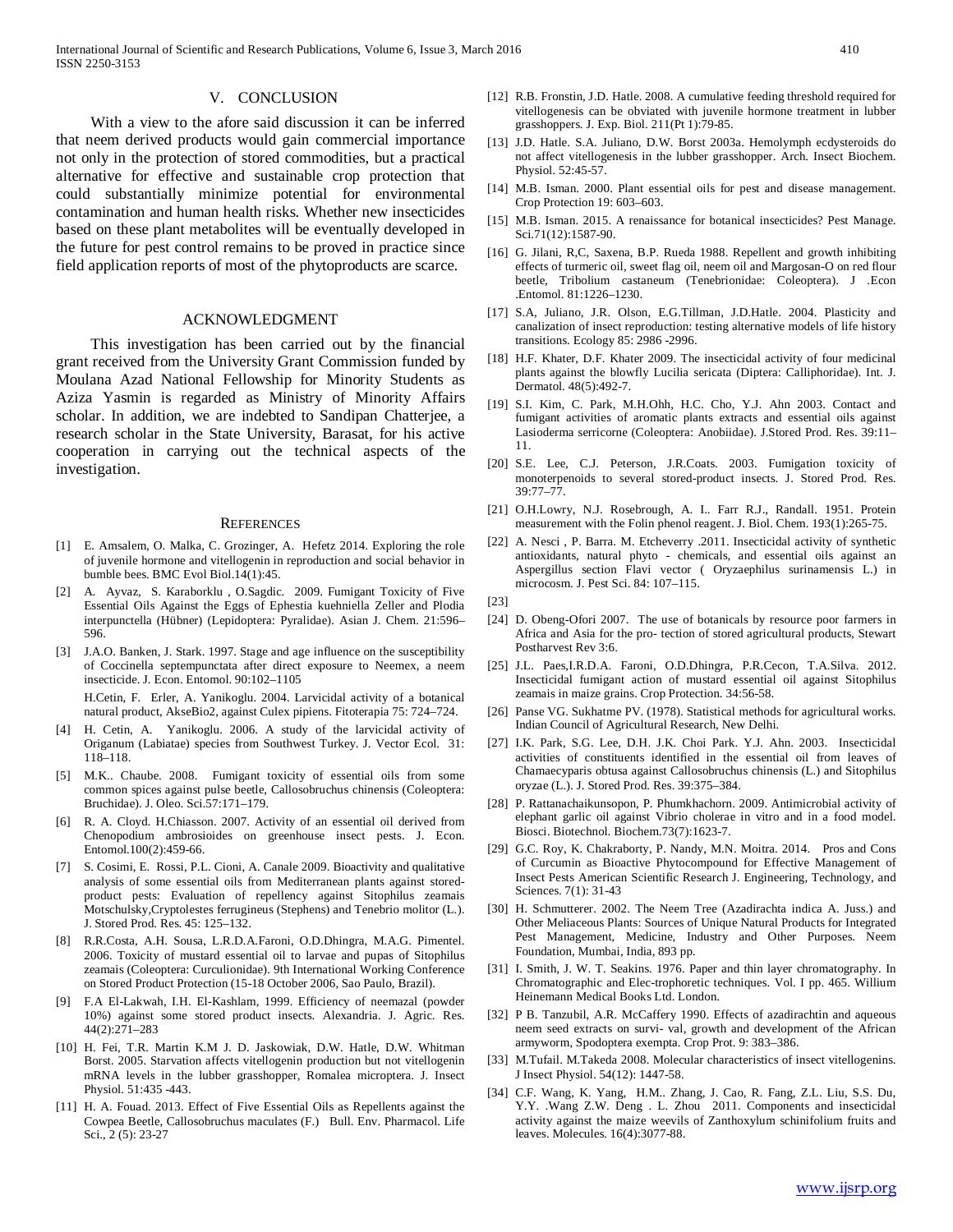- [35] DW. Watson, S.S. Denning.L. Zurek. S,M. Stringham, J. Elliott. 2003. Effects of lime hydrate on the growth and development of darkling beetle,Alphitobius diaperinus. Int. J. Poultry Science. 2: 91-96.
- [36] J. Wegener, Z.Y. Huang, M.W. Lorenz, J.I. Lorenz. K. Bienefeld. 2013. New insights into the roles of juvenile hormone and ecdysteroids in honey bee reproduction. J. Insect Physiol. 59(7):655-61.
- [37] J. Wolf, M. Potrich, E.R. Lozano, A. Gouvea, C.S. Pegorini. 2015. Combined physical and chemical methods to control lesser mealworm beetles under laboratory conditions. Poult. Sci.;94(6):1145-9.
- [38] Y.C. Yang, H.Y. Choi, W.S. Choi. J.M. Clark. Y.J.. Ahn. 2004. Ovicidal and Adulticidal Activity of Eucalyptus globulus Leaf Oil Terpenoids against Pediculus humanus capitis (Anoplura:  Pediculidae) J. Agric. Food Chem. 52 (9) : 2507–2511.

**AUTHORS** 

**First Author** – Aziza Yasmin, Department of Zoology, W. B. State University, Barasat, N. 24-Paraganas, W.B., India, Email; draminulislam2011@gmail.com **Second Author** – N. C. Ghorai, Department of Zoology, W. B. State University, Barasat, N. 24-Paraganas, W.B., India **Third Author** – A. Islam, Department of Zoology, K. C. College, Hetampur, Birbhum, W.B., India.

## **Table – 1. Gradual decline in the survival rate (number), duration (days), size (mm) and weight (mg) of different post embryonic stages in response to nimbecidine treatment against untreated insects:**

| <b>Parameters</b>    | Egg            | 1st             | 2nd<br><b>Instar</b> | 3rd<br><b>Instar</b> | 4th            | 5th<br><b>Instar</b>        | 6th<br><b>Instar</b> | Pupa           | <b>Adult</b>   |
|----------------------|----------------|-----------------|----------------------|----------------------|----------------|-----------------------------|----------------------|----------------|----------------|
|                      |                | <b>Instar</b>   |                      |                      | <b>Instar</b>  |                             |                      |                |                |
| <b>Survival rate</b> |                |                 |                      |                      |                |                             |                      |                |                |
| Control              | $50+/-$ 9      | $48 + - 8$      | $47 + (-9)$          | $46 + (-7)$          | $44+/-9$       | $42+/-8$                    | $40 + (-8)$          | $38 + -10$     | $37 + (-12)$   |
| Nimbecidine          | $50 + -6$      | $42 + - 5$      | $45 + - 4$           | $41+/- 6$            | $38 + - 5$     | $36 + -4$                   | $34 + - 4$           | $32 + -4$      | $28 + -4$      |
| <b>Mustard</b>       | $50 + -3$      | $45 + - 4$      | $43 + - 5$           | $44 + - 6$           | $43 + - 4$     | $38 + - 5$                  | $36 + -4$            | $31 + -4$      | $29 + - 5$     |
| <b>Duration</b>      |                |                 |                      |                      |                |                             |                      |                |                |
| Control              | $6 - 7$        | $3 - 4$         | $5 - 6$              | $5 - 06$             | $6 - 07$       | 8-09                        | $12 - 14$            | $6 - 07$       |                |
| Nimbecidine          | $6 - 7$        | $3-4$           | $5 - 6$              | $8 - 11$             | $8 - 13$       | $8 - 15$                    | 14-19                | $7 - 12$       |                |
| Mustard              | $6 - 7$        | $3-4$           | $5 - 6$              | $5 - 08$             | $6 - 11$       | $8 - 12$                    | $12 - 17$            | $6-9$          |                |
| Size (mm)            |                |                 |                      |                      |                |                             |                      |                |                |
| Control              | 1.5            | $2.2 + (-0.1)$  | $3.2 + / -0.2$       | $4.3 + (-0.4)$       | $5.4 + (-0.5)$ | $7.7 + (-0.2)$              | $8.4 + (-0.3)$       | $5.8 + (-0.6)$ | $6.1 + (-0.5)$ |
| Nimbecidine          | 1.5            | $2.2 + / -0.2$  | $3.2 + / -0.2$       | $4.0 + (-0.2)$       | $4.8 + -0.2$   | $6,9+/-0.3$                 | $7.6 + (-0.1)$       | $5.1 + (-0.3)$ | $5.8 + (-0.2)$ |
| <b>Mustard</b>       | 1.5            | $2.2 + (-0.2)$  | $3.2 + (-0.2)$       | $4.2 + (-0.4)$       | $5.0 + (-0.2)$ | $7.2 + (-0.2)$              | $8.1 + (-0.3)$       | $5.4 + (-0.1)$ | $6.0 + / -0.2$ |
|                      |                |                 |                      |                      |                |                             |                      |                |                |
| <b>Body Color</b>    | Milky<br>white | Creamy<br>white | Light<br>brown       | <b>Brown</b>         | Deep<br>brown  | <b>Dark</b><br><b>Brown</b> | Dark<br><b>Brown</b> | Off white      | <b>Black</b>   |
| Weight (mg)          |                |                 |                      |                      |                |                             |                      |                |                |
| Control              | 0.0004         | 0.0005          | 0.0010               | 0.0018               | 0.0036         | 0.0071                      | 0.0092               | 0.014          | 0.015          |
| Nimbecidine          | 0.0004         | 0.0005          | 0.0010               | 0.0015               | 0.0032         | 0.0066                      | 0.0081               | 0.012          | 0.011          |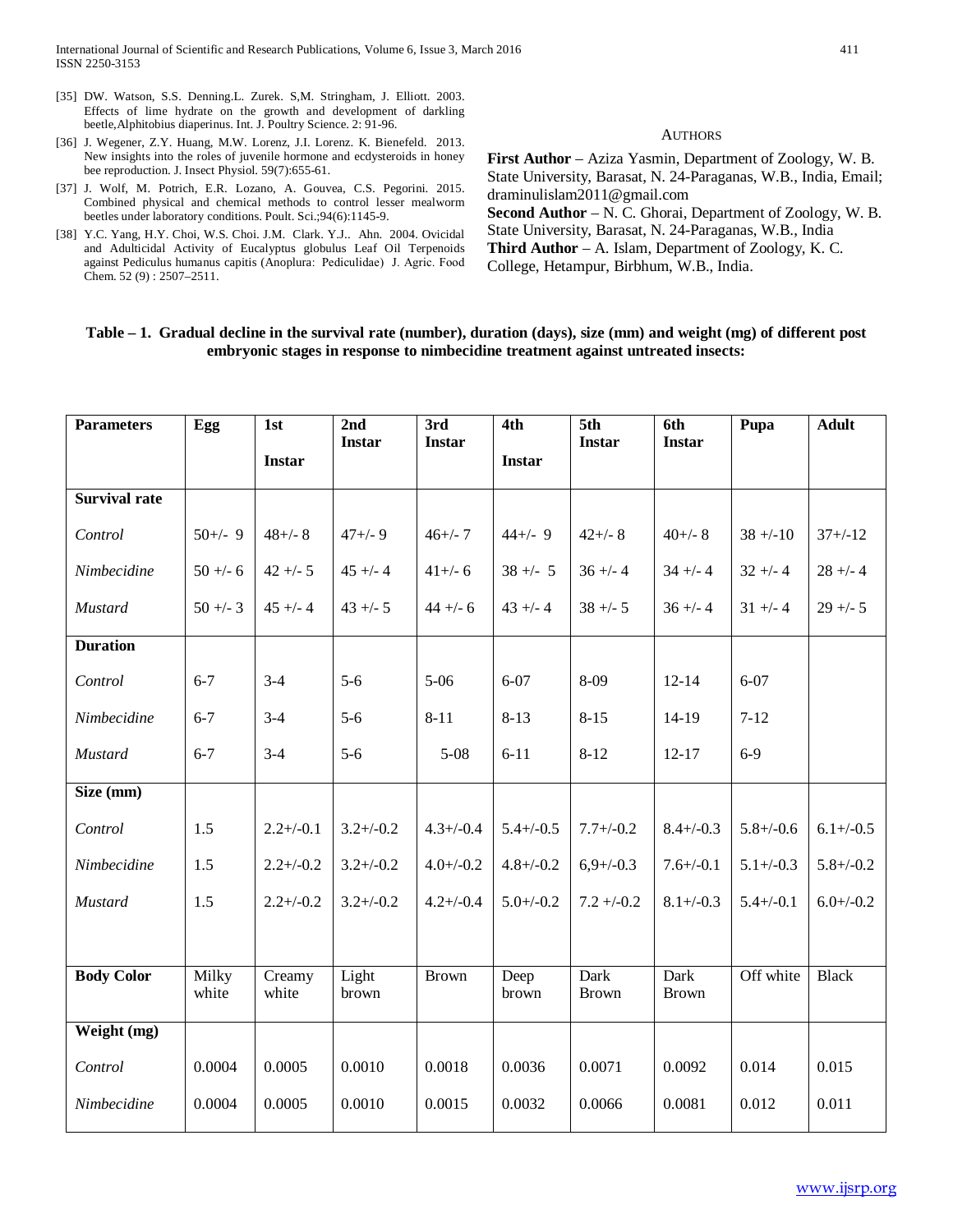| Mustard | 0.0004 | 0.0005 | 0.0010 | 0.0017 | 0.0033 | 0.0070 | 0.0088 | 0.013 | 0.012 |
|---------|--------|--------|--------|--------|--------|--------|--------|-------|-------|
|         |        |        |        |        |        |        |        |       |       |

**Table 2. Mean number of** *A. diaperinus* **larvae, pupae and adults emerged from wheat treated with different dosages of Nimbecidine at different times after oviposition period. Data are mean ± SE (n=5 taking 20 insects).**

| <b>Doses</b><br>$\%$ (v/v) | 1st instar<br>larva | 2nd instar<br>larva | 3rd instar<br>larva | 4th instar<br>larva | 5th instar<br>larva | 6th instar<br>larva | Pupa           | <b>Adult</b>   |
|----------------------------|---------------------|---------------------|---------------------|---------------------|---------------------|---------------------|----------------|----------------|
| Control                    | $53 + 5.2$          | $48.6 \pm 5.1$      | $45 + 4.4$          | $44\pm3.51$         | $42.6 \pm 3.8$      | $39 + 4.72$         | $23 \pm 2.64$  | $32+4.16$      |
| 0.2ml                      | $31 + 3.2$          | $26 + 3.5$          | $24.6 \pm 0.3$      | $23 \pm 0.7$        | $22+1.5$            | $20+1.5$            | $15+2.8$       | $11\pm 2.8$    |
| 0.1ml                      | $34.6 \pm 2.4$      | $31 + 2.8$          | $30.3 \pm 1.8$      | $27.6 \pm 1.2$      | $24.3 + 2.3$        | $23 + 2.4$          | $17.6 \pm 1.4$ | $16+1.15$      |
| 0.05ml                     | $38.3 \pm 1.2$      | $37+1.9$            | $34.3 \pm 1.4$      | $33+1.5$            | $29 + 2.8$          | $26 + 3.5$          | $18.6 \pm 1.8$ | $16.3 \pm 2.1$ |
| 0.025ml                    | $39+1.5$            | $36.6 \pm 0.88$     | $35.3 \pm 0.3$      | $32.3 \pm 1.2$      | $30+6.7$            | $28.3 + 2.2$        | $26.3+2.0$     | $24.6 \pm 2.6$ |

Table 3: Variation of total body amino acid concentration ( $\Box$ g / 100 mg body wt.) and protein (mg / 100 mg body wt.) of 4th, **5th and 6th instar larvae, male and female pupae and male and female adults of** *A. diaperinus.* **Data are mean ± SE (n=6).**

| Amino acids      | <b>Larval</b> instars |                |                | Pupa                         |                | <b>Adult</b>                  |               |
|------------------|-----------------------|----------------|----------------|------------------------------|----------------|-------------------------------|---------------|
|                  | <b>Fourth</b>         | Fifth          | <b>Sixth</b>   | <b>Male</b><br><b>Female</b> |                | <b>Male</b>                   | Female        |
| Alanine          | $149 \pm 2.8$         | $122 \pm 2.2$  | $105 \pm 3.1$  | $98 \pm 2.4$                 | $105 \pm 4.1$  | $92 \pm 3.1$                  | $94 \pm 3.4$  |
| Glycine          | $89 \pm 2.2$          | $71 \pm 1.6$   | $53 \pm 1.2$   | $67 \pm 3.1$                 | $74 \pm 3.2$   | $64 \pm 2.2$                  | $69 \pm 3.1$  |
| Glut. Acid       | $251 \pm 3.9$         | $205 \pm 3.8$  | $182 \pm 3.8$  | $152 \pm 2.9$                | $142 \pm 2.8$  | $142 \pm 3.1$                 | $135 \pm 2.4$ |
| Histidine        | $53 \pm 1.6$          | $49 \pm 1.2$   | $43 \pm 2.3$   | $49 \pm 2.7$                 | $42 \pm 2.1$   | $41 \pm 1.9$                  | $38 \pm 1.3$  |
| Leu./ Isoleucine | $42 \pm 1.2$          | $38 \pm 1.5$   | $34 \pm 1.6$   | $27 \pm 1.1$                 | $22 \pm 1.3$   | $24 \pm 1.3$                  | $19 \pm 0.8$  |
| Methionine       | $15 \pm 0.8$          | $17 \pm 0.9$   | $16 \pm 0.6$   | $09 \pm 0.3$                 | $08 \pm 0.6$   | $07 \pm 0.4$                  | $0.5 \pm 0.2$ |
| Lysine           | $132 \pm 2.1$         | $128 \pm 3.9$  | $125 \pm 3.1$  | $91 \pm 1.9$                 | $85 \pm 1.8$   | $52 \pm 0.9$                  | $44 \pm 0.6$  |
| Proline          | $311 \pm 4.2$         | $291 \pm 4.1$  | $285 \pm 3.4$  | $268 \pm 3.9$                | $259 \pm 2.9$  | $228 \pm 2.8$                 | $219 \pm 3.1$ |
| Tyrosine         | $29 \pm 0.7$          | $25 \pm 0.9$   | $21 \pm 0.5$   | $19 \pm 0.5$                 | $17 \pm 0.6$   | $19 \pm 0.6$                  | $17 \pm 0.7$  |
| Protein          | $12.8 + 0.8$          | $13.6 \pm 0.6$ | $14.5 \pm 0.5$ | $15.6 \pm 0.7$               | $14.1 \pm 0.6$ | $16.8 \pm 1.2$ $14.2 \pm 2.2$ |               |

Table – 4. Substantial alterations in the level of amino acids ( $\Box$ g/100 mg body wt.) in control and Nimbecidine (after 3, 6 and **9 days) and mustard treated (after 5 and 10 days) in adults (female)** *A. diaperinus***. Data are mean ± SE (n=6).**

| Amino acids | Control | Nimbecidine treated                    | <b>Mustard treated</b> |                            |  |
|-------------|---------|----------------------------------------|------------------------|----------------------------|--|
|             |         | After 3 days After 6 days After 9 days |                        | After 5 days After 10 days |  |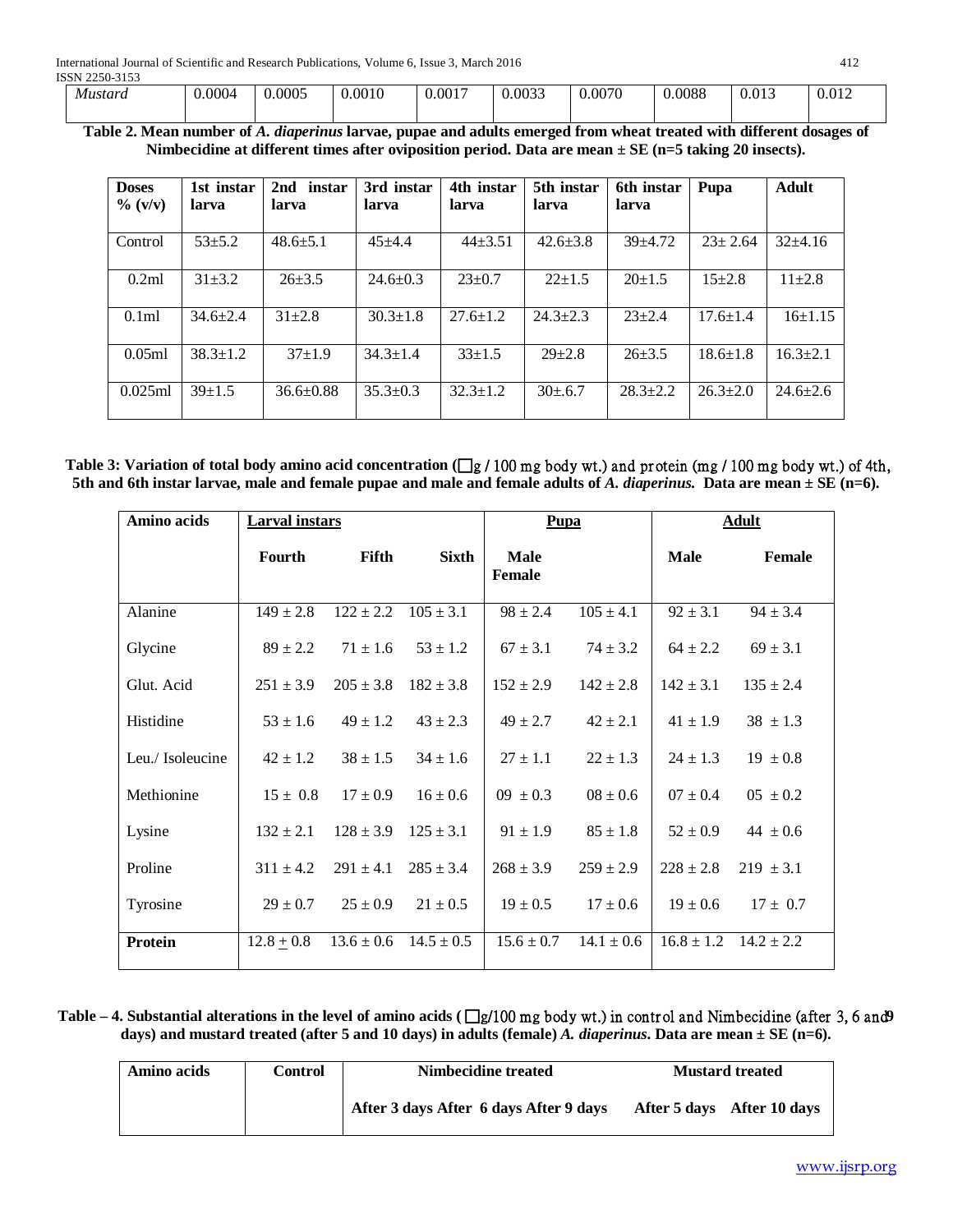| 31JJ              |                |                |                |                |                |                |  |
|-------------------|----------------|----------------|----------------|----------------|----------------|----------------|--|
| Alanine           | $94 \pm 3.4$   | $86 \pm 3.9$   | $97 \pm 2.9$   | $95 \pm 2.7$   | $85 \pm 2.5$   | $81 \pm 2.4$   |  |
| Glycine           | $69 \pm 2.9$   | $59 \pm 2.2$   | $53 \pm 2.1$   | $58 \pm 2.1$   | $52 \pm 3.1$   | $55 \pm 2.9$   |  |
| Glut. acid        | $135 \pm 3.2$  | $119 \pm 2.8$  | $109 \pm 2.9$  | $95 \pm 3.1$   | $92 \pm 3.5$   | $85 \pm 2.8$   |  |
| Histidine         | $38 \pm 1.7$   | $29 \pm 1.1$   | $31 \pm 1.4$   | $35 \pm 1.1$   | $28 \pm 2.5$   | $32 \pm 2.7$   |  |
| Leu. / Isoleucine | $19 \pm 0.9$   | $16 \pm 0.8$   | $21 \pm 0.9$   | $34 \pm 0.6$   | $15 \pm 1.8$   | $13 \pm 1.1$   |  |
| Methionine        | $05 \pm 0.8$   | $04 \pm 0.7$   | $04 \pm 0.4$   | $05 \pm 0.4$   | $06 \pm 0.3$   | $0.5 \pm 0.5$  |  |
| Lysine            | $44 \pm 1.9$   | $49 \pm 1.8$   | $61 \pm 1.9$   | $78 \pm 1.7$   | $48 \pm 1.7$   | $55 \pm 0.7$   |  |
| Tyrosine          | $20 \pm 0.8$   | $19 \pm 0.1$   | $21 \pm 0.2$   | $19 \pm 0.4$   | $17 \pm 0.4$   | $19 \pm 0.9$   |  |
| Proline           | $216 \pm 2.8$  | $202 \pm 3.1$  | $211 \pm 3.8$  | $201 \pm 3.2$  | $201 \pm 3.2$  | $195 \pm 3.1$  |  |
| Protein           | $16.2 \pm 2.2$ | $11.1 \pm 0.9$ | $11.4 \pm 1.8$ | $13.5 \pm 1.3$ | $12.9 \pm 2.8$ | $14.3 \pm 3.1$ |  |

Table-5. Substantial alterations in the level of amino acids  $(\Box g / 100 \text{ mg}$  body wt.) in the ovary of control and Nimbecidine **treated (after 3, 6 and 9 days) adults of** *A. diaperinus***. Data are mean ± SE (n=6).**

| Amino acids       | <b>Control</b> | <b>Nimbecidine treated</b>             |               | <b>Mustard treated</b> |                            |  |
|-------------------|----------------|----------------------------------------|---------------|------------------------|----------------------------|--|
|                   |                | After 3 days After 6 days After 9 days |               |                        | After 5 days After 10 days |  |
| Alanine           | $44 \pm 3.4$   | $36 \pm 3.9$<br>$27 \pm 2.9$           | $18 \pm 2.7$  | $32 \pm 2.8$           | $29 \pm 3.1$               |  |
| Glycine           | $39 \pm 2.9$   | $32 \pm 2.2$<br>$23 \pm 2.1$           | $23 \pm 2.1$  | $28 \pm 2.6$           | $29 \pm 3.1$               |  |
| Glut. acid        | $65 \pm 3.2$   | $59 \pm 2.8$<br>$49 \pm 2.9$           | $35 \pm 3.1$  | $59 \pm 3.2$           | $55 \pm 3.2$               |  |
| Histidine         | $18 \pm 1.7$   | $19 \pm 1.1$<br>$14 \pm 1.4$           | $09 \pm 1.1$  | $15 \pm 2.1$           | $17 \pm 2.3$               |  |
| Leu. / Isoleucine | $09 \pm 0.9$   | $11 \pm 0.9$<br>$06 \pm 0.8$           | $14 \pm 0.6$  | $11 \pm 1.9$           | $12 \pm 2.1$               |  |
| Methionine        | $05 \pm 0.8$   | $04 \pm 0.7$<br>$04 \pm 0.4$           | $03 \pm 0.4$  | $06 \pm 0.3$           | $0.5 \pm 0.5$              |  |
| Lysine            | $34 \pm 1.9$   | $29 \pm 1.8$<br>$21 \pm 1.9$           | $18 \pm 1.7$  | $28 \pm 1.3$           | $28 \pm 1.2$               |  |
| Tyrosine          | $10 \pm 0.8$   | $09 \pm 0.1$<br>$11 \pm 0.2$           | $09 \pm 0.4$  | $11 \pm 1.4$           | $12 \pm 1.5$               |  |
| Proline           | $176 \pm 2.8$  | $152 \pm 3.1$<br>$135 \pm 3.8$         | $111 \pm 3.2$ | $155 \pm 2.5$          | $161 \pm 2.9$              |  |
| Protein           | $8.91 \pm 2.2$ | $7.1 \pm 0.9$<br>$5.4 \pm 1.8$         | $3.5 \pm 1.3$ | $6.9 \pm 1.5$          | $5.5 \pm 1.4$              |  |